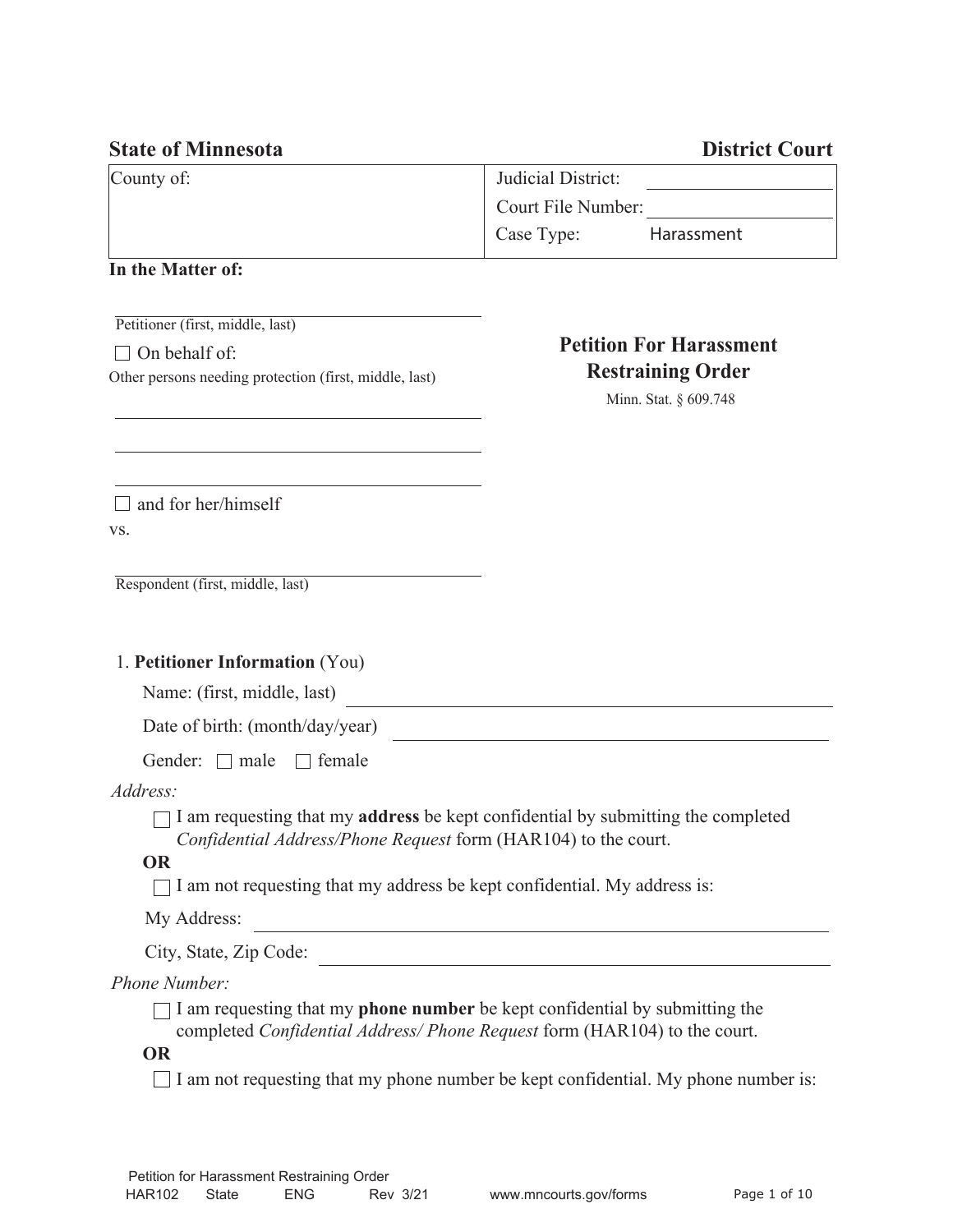Telephone:

## 2. **Email Notification of Service**

 **By providing my email address below, I ask to be notified by email when the respondent is served with the Harassment Restraining Order** (HRO). I understand that:

- This is the only email I will receive from the court about the HRO unless I have signed up to receive other court notices via email,
- It will only be possible for the court to notify me by email when service information is received by the court,
- A technical or other error could occur preventing the successful delivery of the email,
- I have other options to learn of the service of the HRO on the respondent, including contacting law enforcement directly, and
- I must provide a valid email address in order to receive this notification of service.

# THIS EMAIL ADDRESS WILL BE SEEN BY THE RESPONDENT:

Email address:

# 3. **Who needs protection?**

 $\Box$  Me (Petitioner)

- $\Box$  My minor children
- $\Box$  A person for whom I am the legal guardian (attach Guardianship Order)

For anyone you checked above, other than yourself, please fill out the following:  $\Box$  None

| Name (first, middle, last) | Gender             | Date of Birth | Lives with you?      |
|----------------------------|--------------------|---------------|----------------------|
|                            | $\Box M \Box F$    |               | $\Box$ YES $\Box$ NO |
|                            | $\neg M \square F$ |               | $\Box$ YES $\Box$ NO |
|                            | $\Box M \Box F$    |               | $\Box$ YES $\Box$ NO |
|                            | $\neg M \sqcap F$  |               | $\Box$ YES $\Box$ NO |
|                            | ٦F<br><b>NI</b>    |               | YES  <br>$\neg$ NO   |

# 4. **Respondent Information:** (person you want protection from)

| Name: (first, middle, last) |                                         |
|-----------------------------|-----------------------------------------|
|                             |                                         |
| City, State, Zip Code:      |                                         |
|                             |                                         |
| Race:                       | Gender: $\square$ male $\square$ female |
|                             |                                         |
|                             |                                         |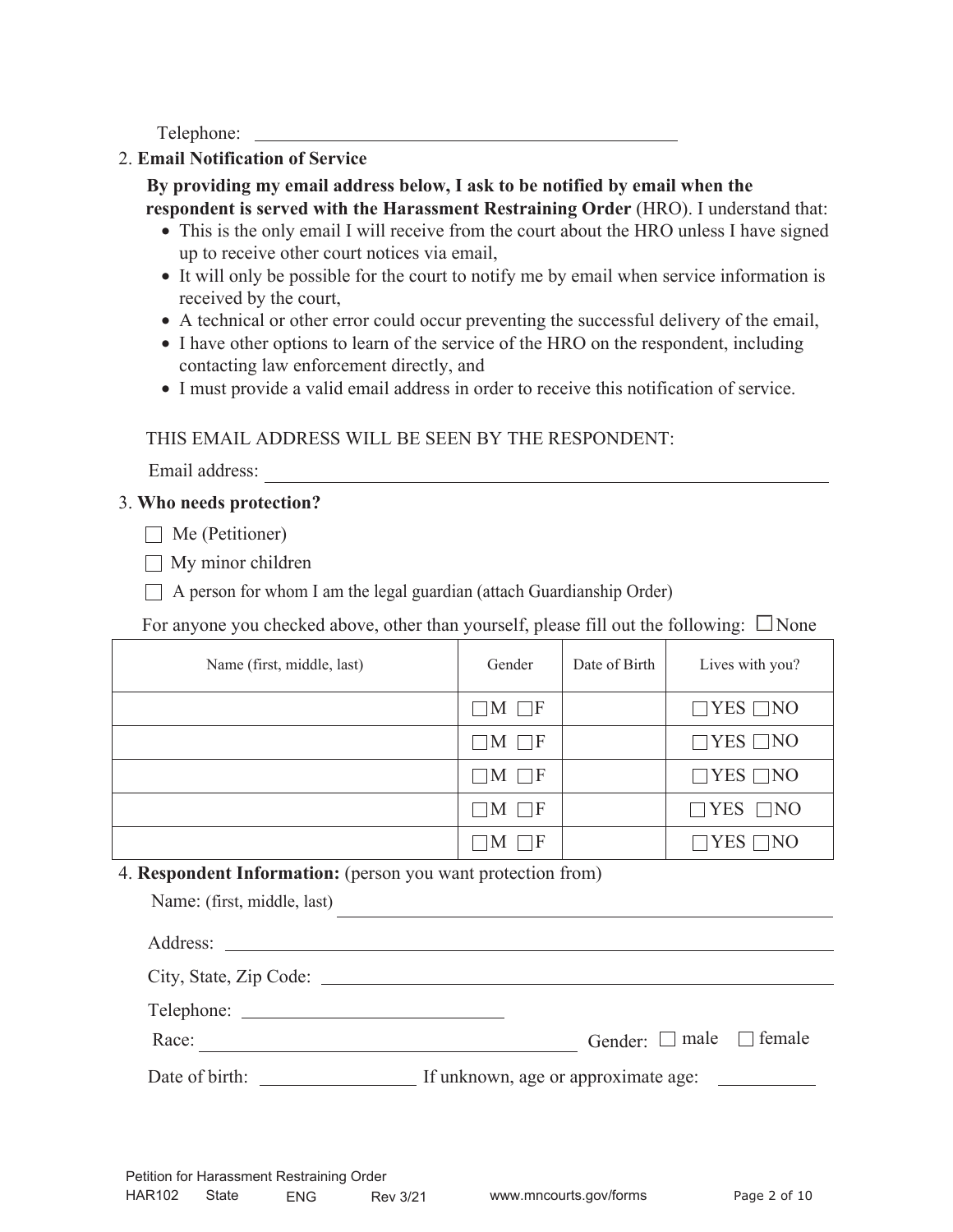(Respondent's race, gender, and date of birth or approximate age are required for reporting requirements.)

Is Respondent under the age of 18?  $\Box$  Yes  $\Box$  No

Answer these questions *only if* Respondent is younger than 18:

If Respondent is under 18 years old, service must be made on Respondent *and* Respondent's parent or guardian.

Respondent's parent's or guardian's name:

Parent or Guardian address:

5. What are the relationship(s) between the respondent and the people who need protection? (Check all that apply)

| Married |
|---------|
|---------|

□ Divorced

- $\Box$  Currently living together
- $\Box$  Lived together in the past
- $\Box$  Have a child together
- $\Box$  Have an unborn child together
- □ Parent/Child
- $\Box$  Other / None of the above. Please explain:

# **OTHER COURT CASES**

6. a) How many restraining orders have been effect, ordering Respondent to stay away from each person you included at #3 above?

 $\bigcirc$  none  $\bigcirc$  one  $\bigcirc$  two or more

For each restraining order provide:

| Court File Number, if known | County and State where the court is located |
|-----------------------------|---------------------------------------------|
|                             |                                             |
|                             |                                             |
|                             |                                             |
|                             |                                             |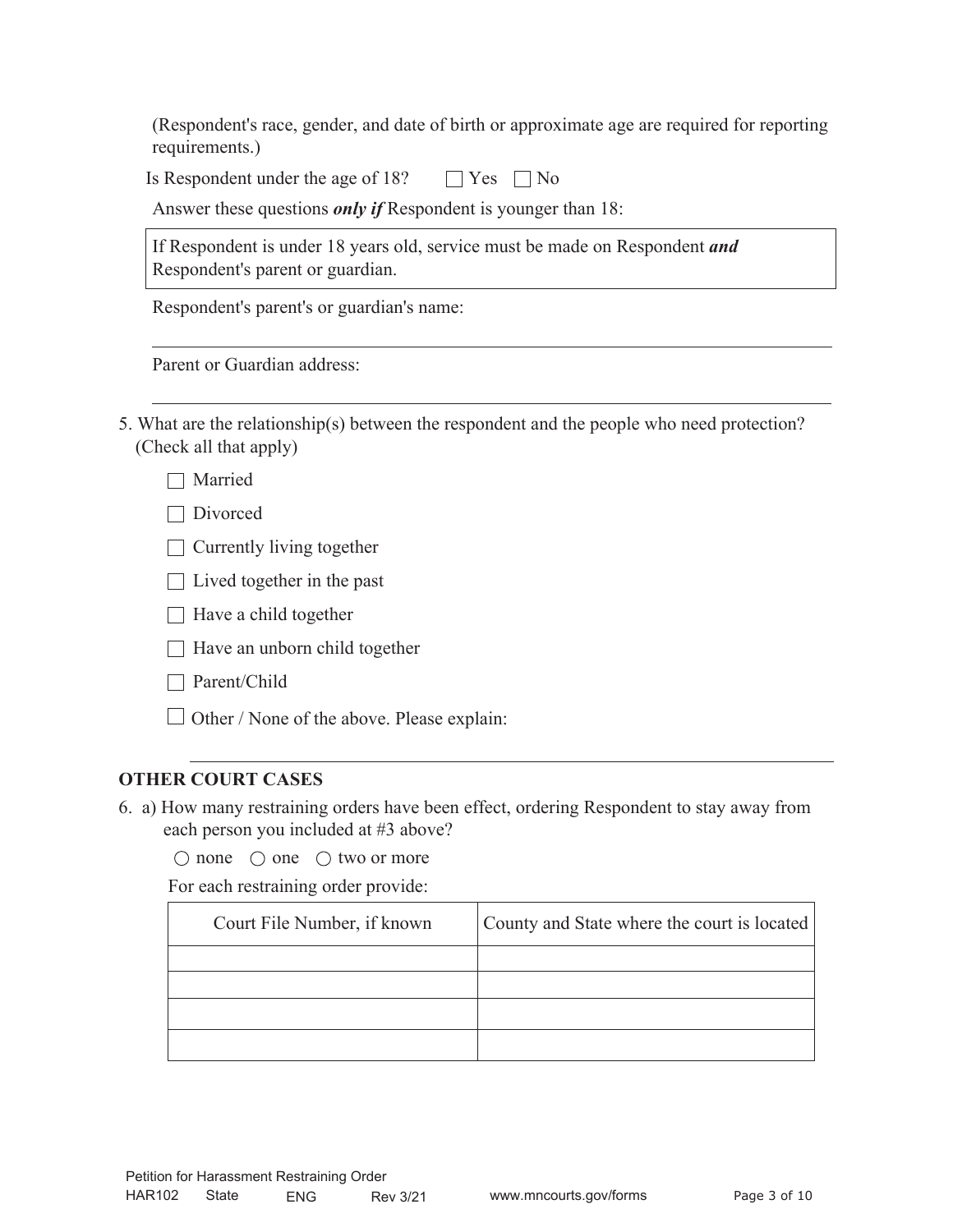- b) Does Respondent have a current Harassment Restraining Order or Order for Protection against you?
	- Yes, Case File Number (if known)
	- $\Box$  No, I am not aware of any.
- 7. The following court cases involve me and the Respondent in issues of child custody or parenting time.

| Court File Number | County and State where court is located |
|-------------------|-----------------------------------------|
|                   |                                         |
|                   |                                         |
|                   |                                         |

## **ACTS OF HARASSMENT**

8. Respondent has harassed the victim(s) (the person or persons listed in #3 above) as follows:

- Check all boxes that apply and give date and details of each incident. If exact date is not known, give a date range.
- To get a HRO, you must describe actions that meet the legal definition of harassment in Minnesota. See the *Instructions* (HAR101) for the definition of harassment.
- If you need more space, include additional pages and continue your description there. If filing on paper, do not write on the back of any page.
- $\Box$  a. Respondent physically or sexually assaulted the victim as follows:

|  |  | Date (date range): |
|--|--|--------------------|
|--|--|--------------------|

 $\Box$  b. Respondent has followed, monitored, or pursued the victim as follows:

|  |  | Date (date range): |
|--|--|--------------------|
|--|--|--------------------|

 $\Box$  c. Respondent made uninvited visits to the victim as follows:

Date (date range):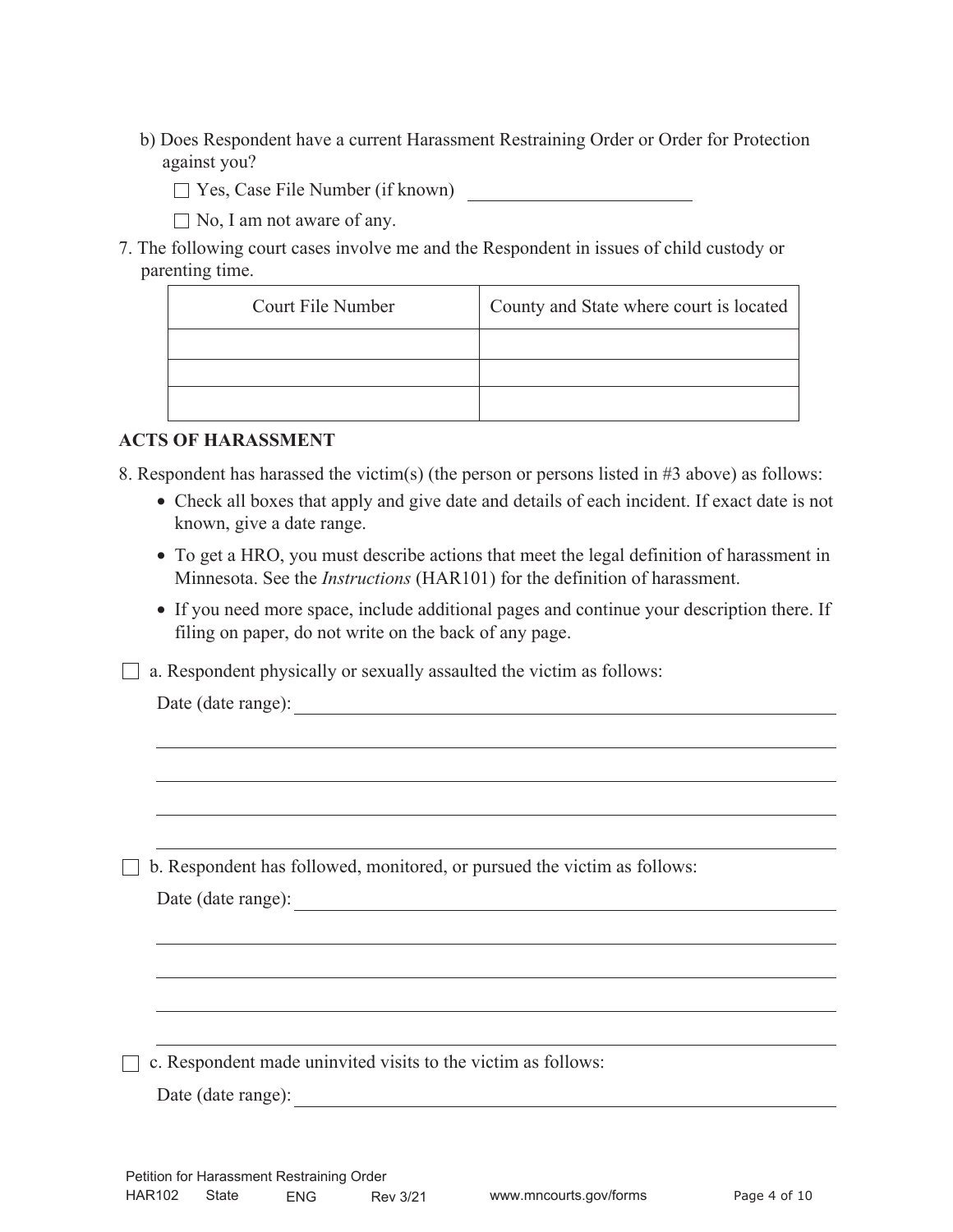| d. Respondent made harassing phone calls or sent harassing text messages to the victim as<br>follows: |
|-------------------------------------------------------------------------------------------------------|
|                                                                                                       |
|                                                                                                       |
|                                                                                                       |
| e. Respondent made threats to the victim as follows:                                                  |
|                                                                                                       |
|                                                                                                       |
|                                                                                                       |
|                                                                                                       |
| f. Respondent frightened the victim with threatening behavior as follows:                             |
|                                                                                                       |
|                                                                                                       |
|                                                                                                       |
|                                                                                                       |
|                                                                                                       |
| g. Respondent broke into and entered the victim's residence as follows:                               |
|                                                                                                       |
|                                                                                                       |
|                                                                                                       |
|                                                                                                       |
| h. Respondent damaged the victim's property as follows:                                               |
|                                                                                                       |
|                                                                                                       |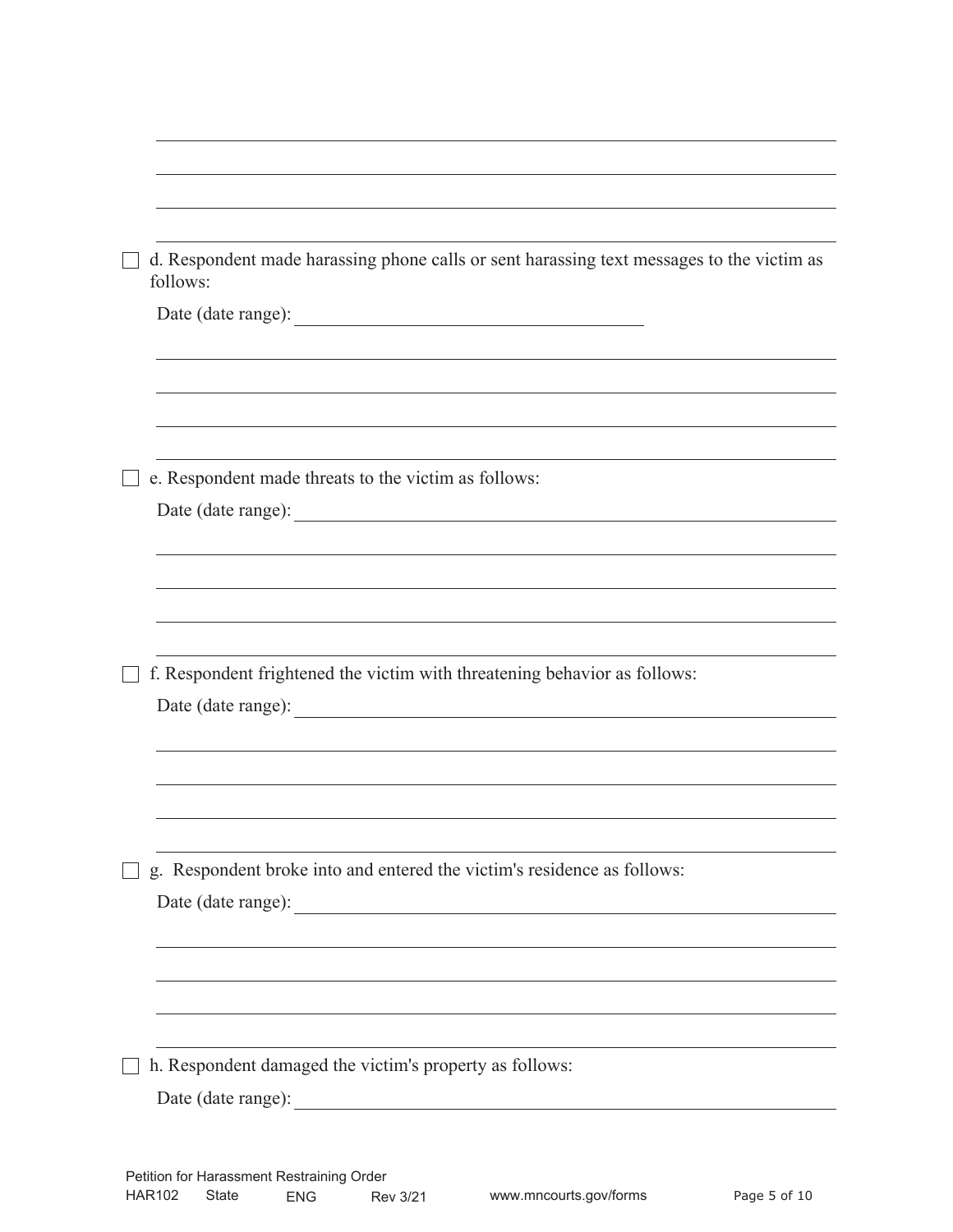| i. Respondent stole property from the victim as follows:                                                                                                                       |
|--------------------------------------------------------------------------------------------------------------------------------------------------------------------------------|
|                                                                                                                                                                                |
|                                                                                                                                                                                |
|                                                                                                                                                                                |
|                                                                                                                                                                                |
|                                                                                                                                                                                |
| j. Respondent took pictures of the victim without permission as follows:                                                                                                       |
|                                                                                                                                                                                |
|                                                                                                                                                                                |
|                                                                                                                                                                                |
|                                                                                                                                                                                |
|                                                                                                                                                                                |
| k. Respondent shared private sexual images of the victim without permission as follows:                                                                                        |
|                                                                                                                                                                                |
|                                                                                                                                                                                |
|                                                                                                                                                                                |
|                                                                                                                                                                                |
|                                                                                                                                                                                |
|                                                                                                                                                                                |
| 1. Respondent used the victim's personal information, without consent, to invite, encourage,<br>or solicit a third party to engage in a sexual act with the victim as follows: |
| Date (date range):                                                                                                                                                             |
|                                                                                                                                                                                |
|                                                                                                                                                                                |
|                                                                                                                                                                                |
|                                                                                                                                                                                |
|                                                                                                                                                                                |
| m. More than once, Respondent has done acts that meet the legal definition of "targeted                                                                                        |
| residential picketing" by:                                                                                                                                                     |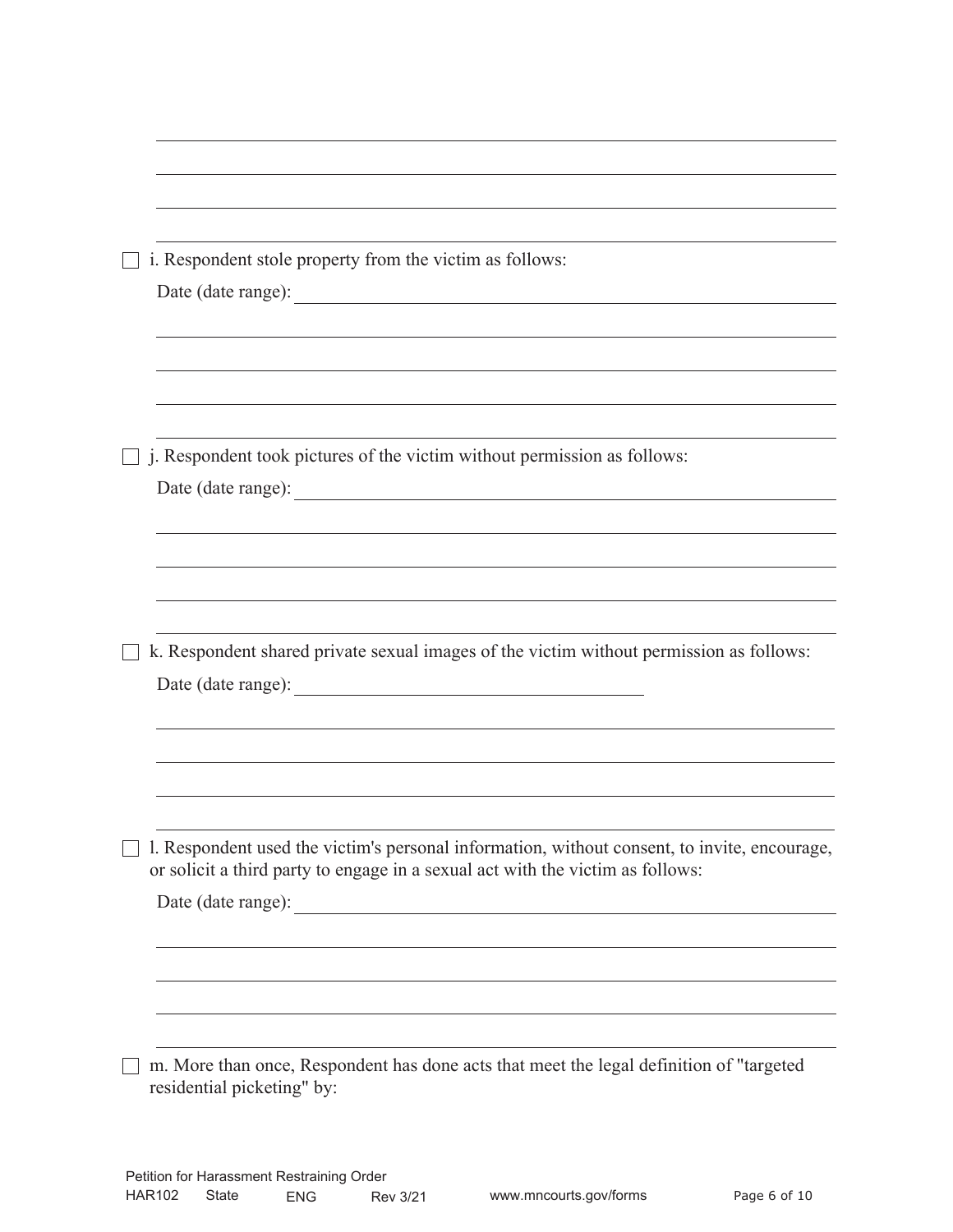| n. The Respondent has been told not to come to certain public events that I or the children<br>attend because:                 |  |
|--------------------------------------------------------------------------------------------------------------------------------|--|
|                                                                                                                                |  |
| After that, Respondent attended public events I/we attended: (List dates, places, and name<br>of events:                       |  |
|                                                                                                                                |  |
| These acts by Respondent show a pattern of attending public events while knowing that<br>attending is harassing to the victim. |  |
| o. Used social media to harass the victim by:                                                                                  |  |
|                                                                                                                                |  |
|                                                                                                                                |  |
|                                                                                                                                |  |
| p. Other                                                                                                                       |  |
| Date (date range):                                                                                                             |  |
|                                                                                                                                |  |
|                                                                                                                                |  |
|                                                                                                                                |  |
|                                                                                                                                |  |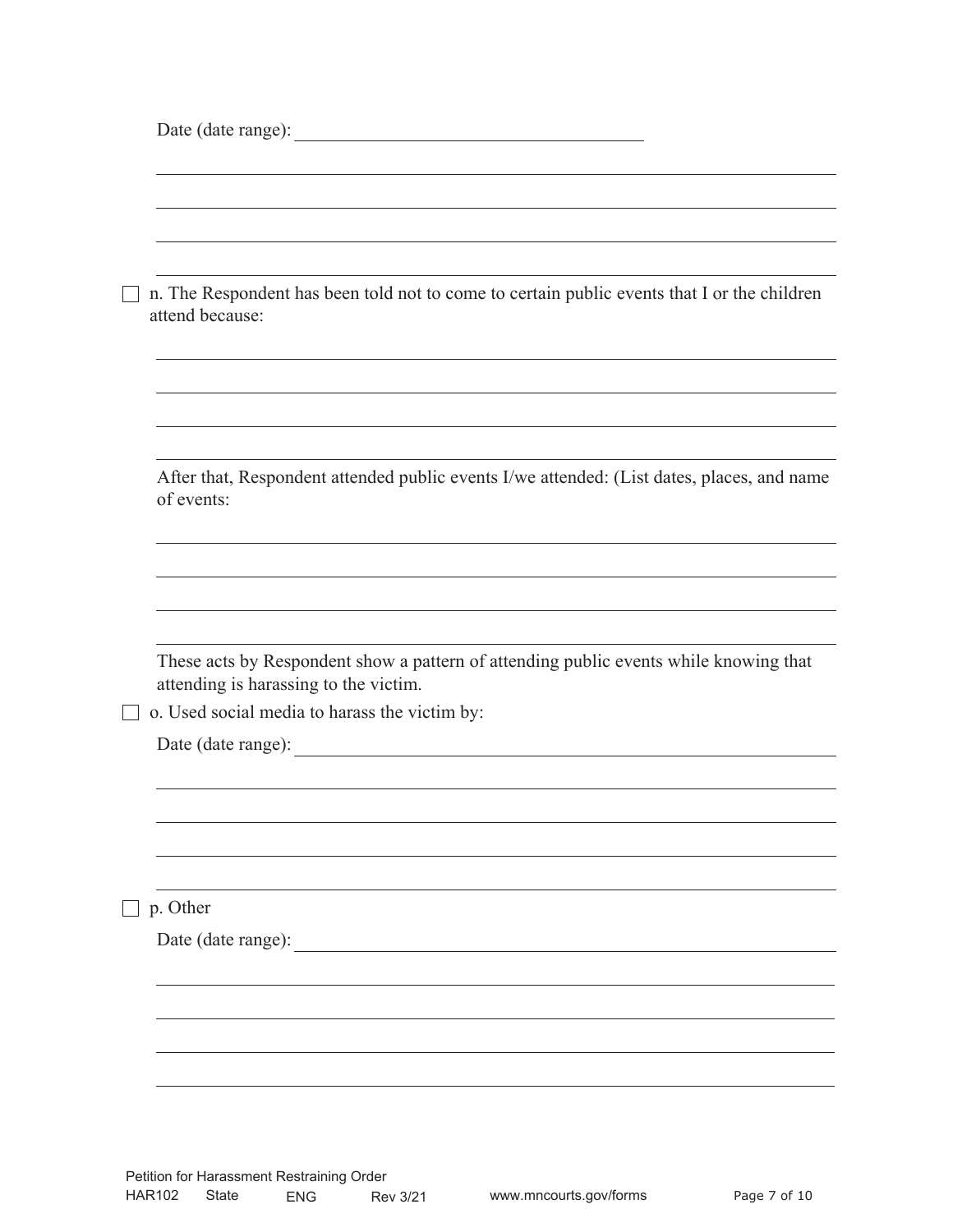|  | 9. Describe the effect of harassment has upon the victim's safety, security or privacy: |  |  |  |
|--|-----------------------------------------------------------------------------------------|--|--|--|
|  |                                                                                         |  |  |  |

|     | Why?<br>10. Do you believe the harassment will continue? $\Box$ Yes $\Box$ No                                                                        |
|-----|------------------------------------------------------------------------------------------------------------------------------------------------------|
|     |                                                                                                                                                      |
|     | 11. I ask the Court to issue a HRO as follows: Check all boxes <i>(a through e)</i> that apply.                                                      |
|     | a. Respondent shall not harass:                                                                                                                      |
|     | me                                                                                                                                                   |
|     | minor children for whom I am the parent, legal guardian, or stepparent                                                                               |
|     | an adult ward for whom I am the legal guardian                                                                                                       |
|     | b. Respondent shall have no contact with:                                                                                                            |
|     | me                                                                                                                                                   |
|     | the minor children listed in $# 3$ above                                                                                                             |
|     | an adult ward listed in $# 3$ above                                                                                                                  |
|     | c. Respondent shall stay away from where I/we live (when the Respondent knows or<br>becomes aware of the address):                                   |
| i.  | My address is confidential [The Court cannot order Respondent to stay away<br>from a specific address when the Respondent doesn't know that address] |
|     | <b>OR</b>                                                                                                                                            |
|     | My home address is:                                                                                                                                  |
|     | City, State, Zip:                                                                                                                                    |
|     | A reasonable distance or area surrounding my home, specifically as follows:                                                                          |
|     | Except as follows:                                                                                                                                   |
| 11. | (protected person(s)).<br>The home of                                                                                                                |
|     | The address is confidential OR                                                                                                                       |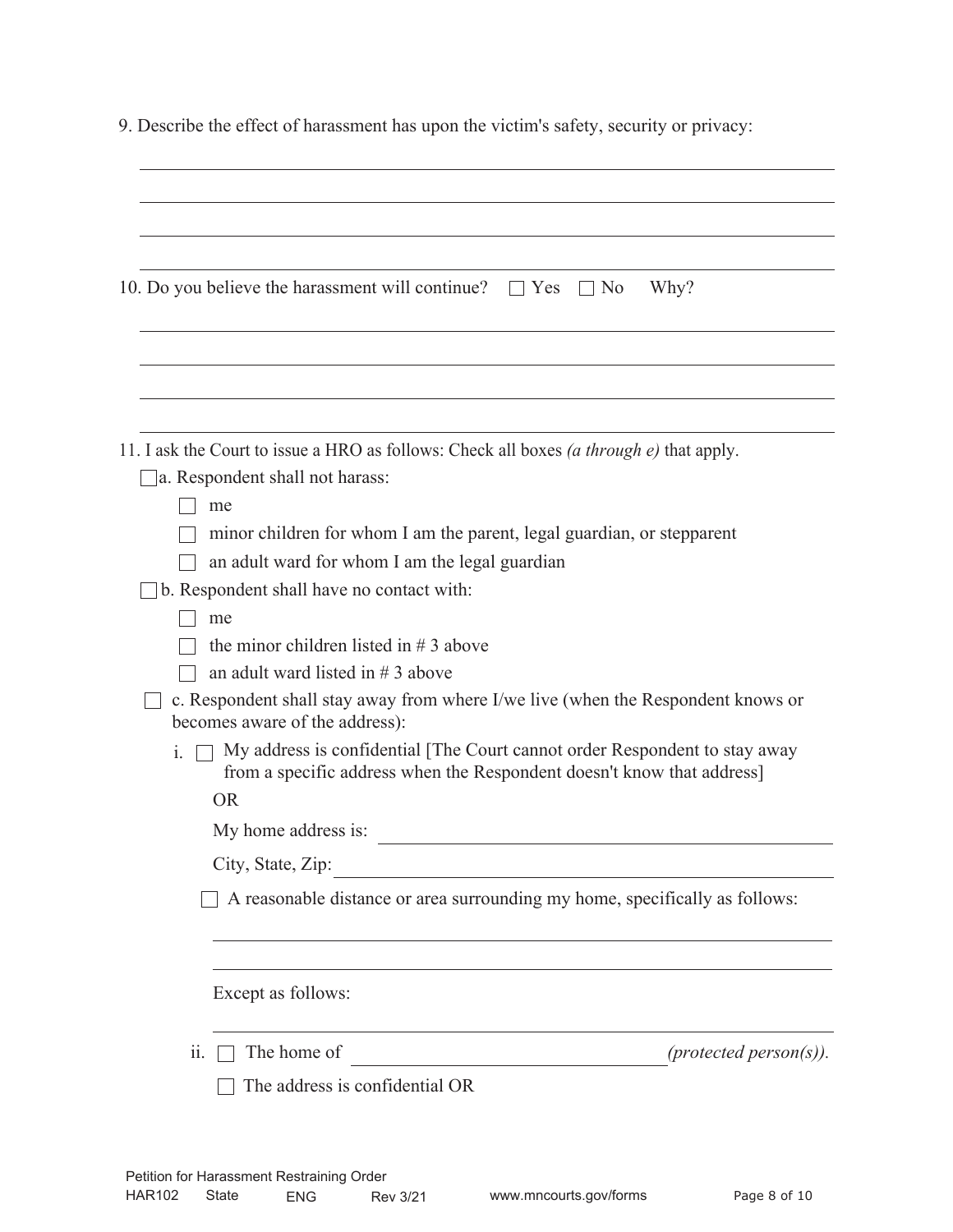| The home address at:                                                             |    |
|----------------------------------------------------------------------------------|----|
| A reasonable distance or area surrounding this home, specifically as follows:    |    |
| Except as follows:                                                               |    |
| d. Order the Respondent not to call or enter $\Box$ Petitioner's                 | 's |
| workplace including all land, parking lots, and buildings at:                    |    |
|                                                                                  |    |
| Address:                                                                         |    |
| Except as follow:                                                                |    |
| Is there another workplace? $\Box$ Yes $\Box$ No<br>If Yes:<br>Except as follow: |    |
| e. Other:                                                                        |    |
|                                                                                  |    |
|                                                                                  |    |

- You have a right to request a court hearing. **Respondent will be served a copy of this Petition if there is a hearing.**
- If the judicial officer dismisses your case because it has no merit, no hearing will be held.
- The judicial officer can issue a HRO *without* a court hearing if the judicial officer finds there is immediate and present danger of harassment.